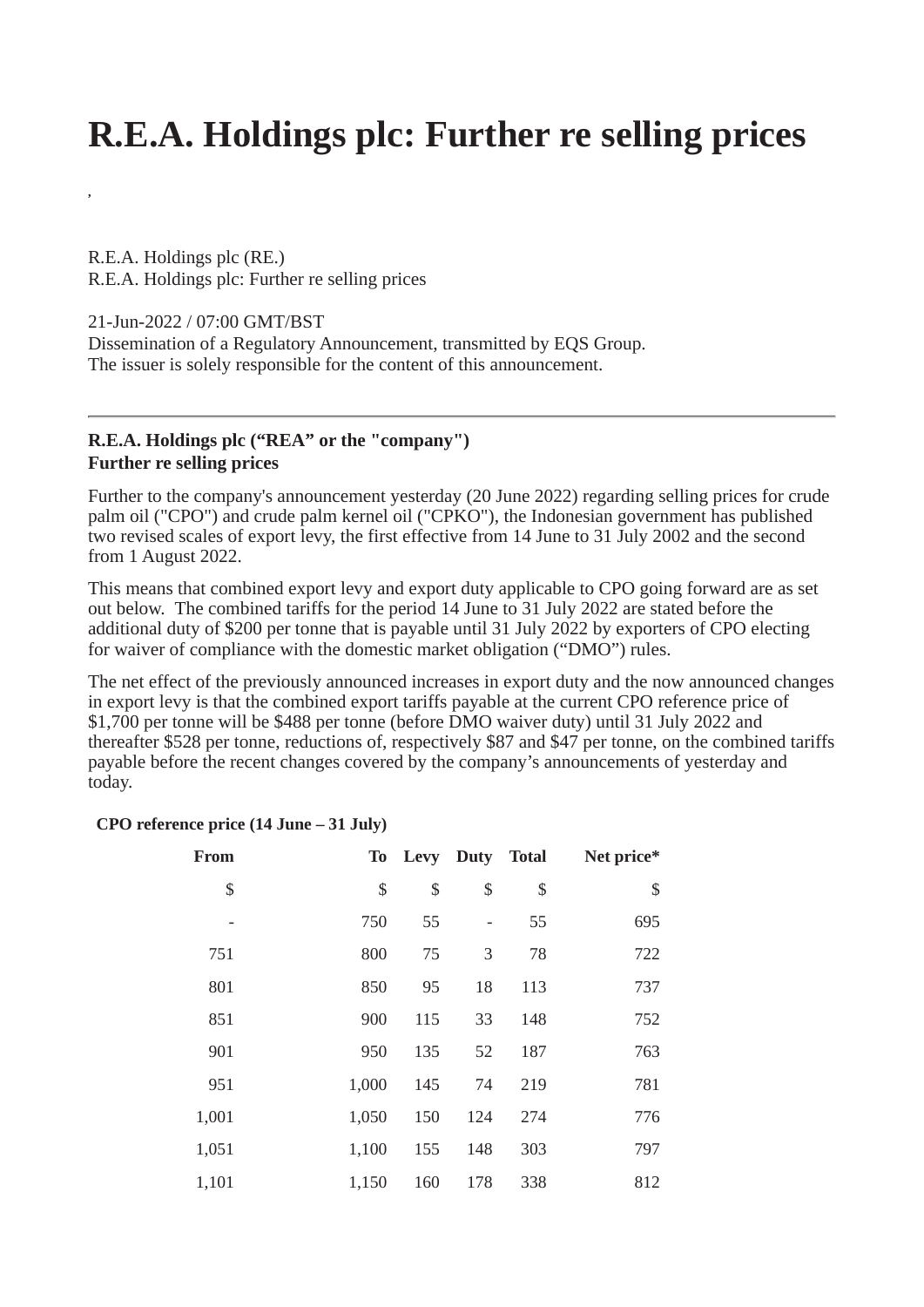| 1,151 | 1,200 | 165 | 201 | 366 | 834   |
|-------|-------|-----|-----|-----|-------|
| 1,201 | 1,250 | 170 | 220 | 390 | 860   |
| 1,251 | 1,300 | 175 | 240 | 415 | 885   |
| 1,301 | 1,350 | 180 | 250 | 430 | 920   |
| 1,351 | 1,400 | 185 | 260 | 445 | 955   |
| 1,401 | 1,450 | 190 | 270 | 460 | 990   |
| 1,451 | 1,500 | 195 | 280 | 475 | 1,025 |
| 1,501 | 1,550 | 200 | 288 | 488 | 1,062 |

*\*At top of band*

## **CPO reference price (1 August onwards)**

| <b>From</b> | <b>To</b> | Levy | <b>Duty</b> | <b>Total</b> | Net price* |
|-------------|-----------|------|-------------|--------------|------------|
| \$          | \$        | \$   | \$          | \$           | \$         |
|             | 750       | 55   |             | 55           | 695        |
| 751         | 800       | 75   | 3           | 78           | 722        |
| 801         | 850       | 95   | 18          | 113          | 737        |
| 851         | 900       | 115  | 33          | 148          | 752        |
| 901         | 950       | 135  | 52          | 187          | 763        |
| 951         | 1,000     | 150  | 74          | 224          | 776        |
| 1,001       | 1,050     | 165  | 124         | 289          | 761        |
| 1,051       | 1,100     | 180  | 148         | 328          | 772        |
| 1,101       | 1,150     | 190  | 178         | 368          | 782        |
| 1,151       | 1,200     | 200  | 201         | 401          | 799        |
| 1,201       | 1,250     | 210  | 220         | 430          | 820        |
| 1,251       | 1,300     | 215  | 240         | 455          | 845        |
| 1,301       | 1,350     | 220  | 250         | 470          | 880        |
| 1,351       | 1,400     | 225  | 260         | 485          | 915        |
| 1,401       | 1,450     | 230  | 270         | 500          | 950        |
| 1,451       | 1,500     | 235  | 280         | 515          | 985        |
| 1,501       | 1,550     | 240  | 288         | 528          | 1,022      |

*\*At top of band*

Enquiries: R.E.A Holdings plc Tel: 020 7436 7877